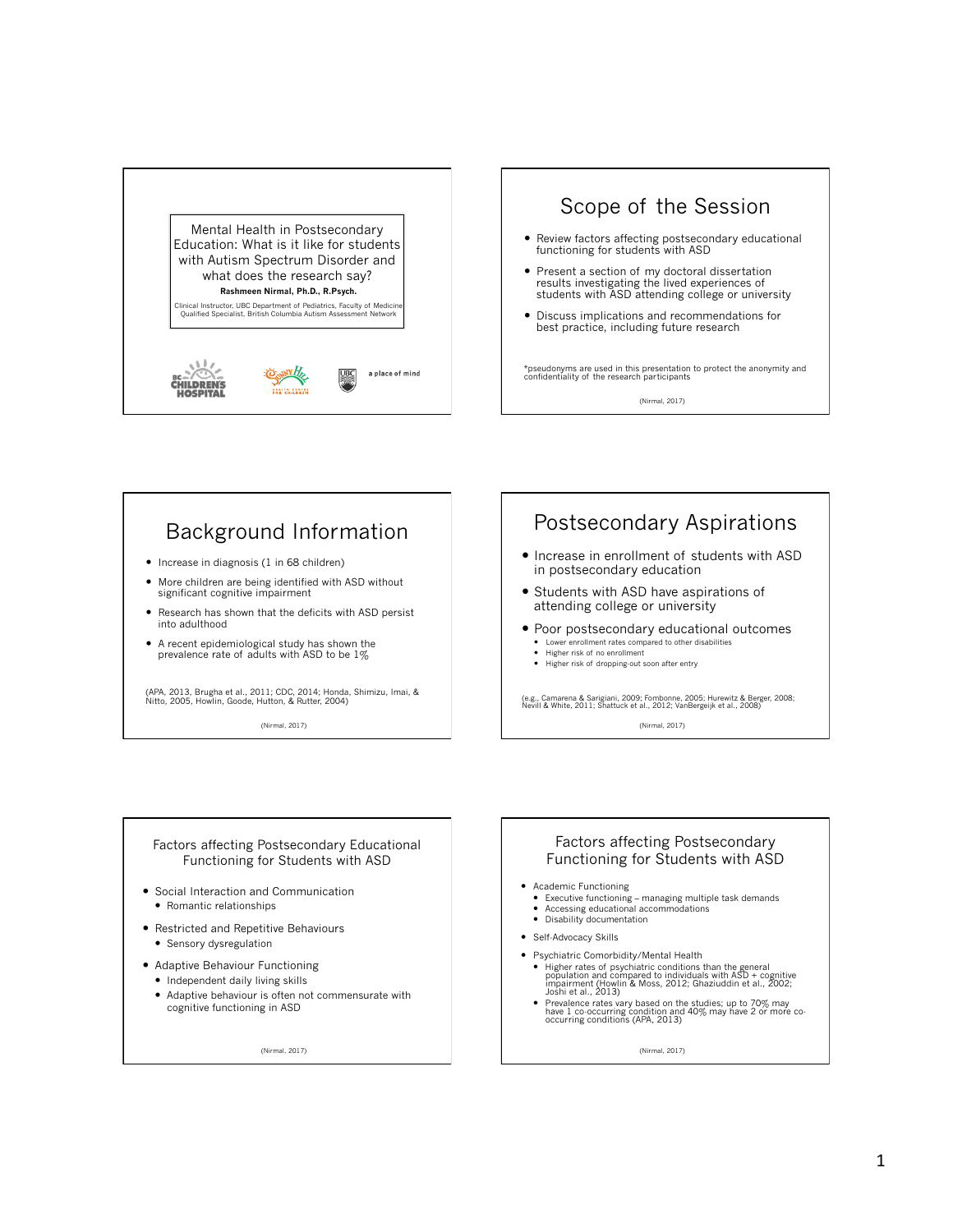

(Nirmal, 2017)







# Research Method

- Research question:
	- *What is the meaning of the lived experiences for students with ASD attending college or university?*
- Interpretive Phenomenological Analysis (IPA; Smith, Flowers, & Larkin, 2009)
- Examines the meaning of personal and social experiences
- Participants are viewed as experts
- The researcher plays an active role in interpretation
- Concerned with transferability not generalizability of the research findings

(Nirmal, 2017)

# **Participants**

- 12 students diagnosed with either high-functioning autism or Asperger's Disorder (9 males, 3 females)
- All participants were enrolled in either college or university (represented 5 institutions)
- Undergraduate students (years 1-3) and one graduate student
- Age range 18-28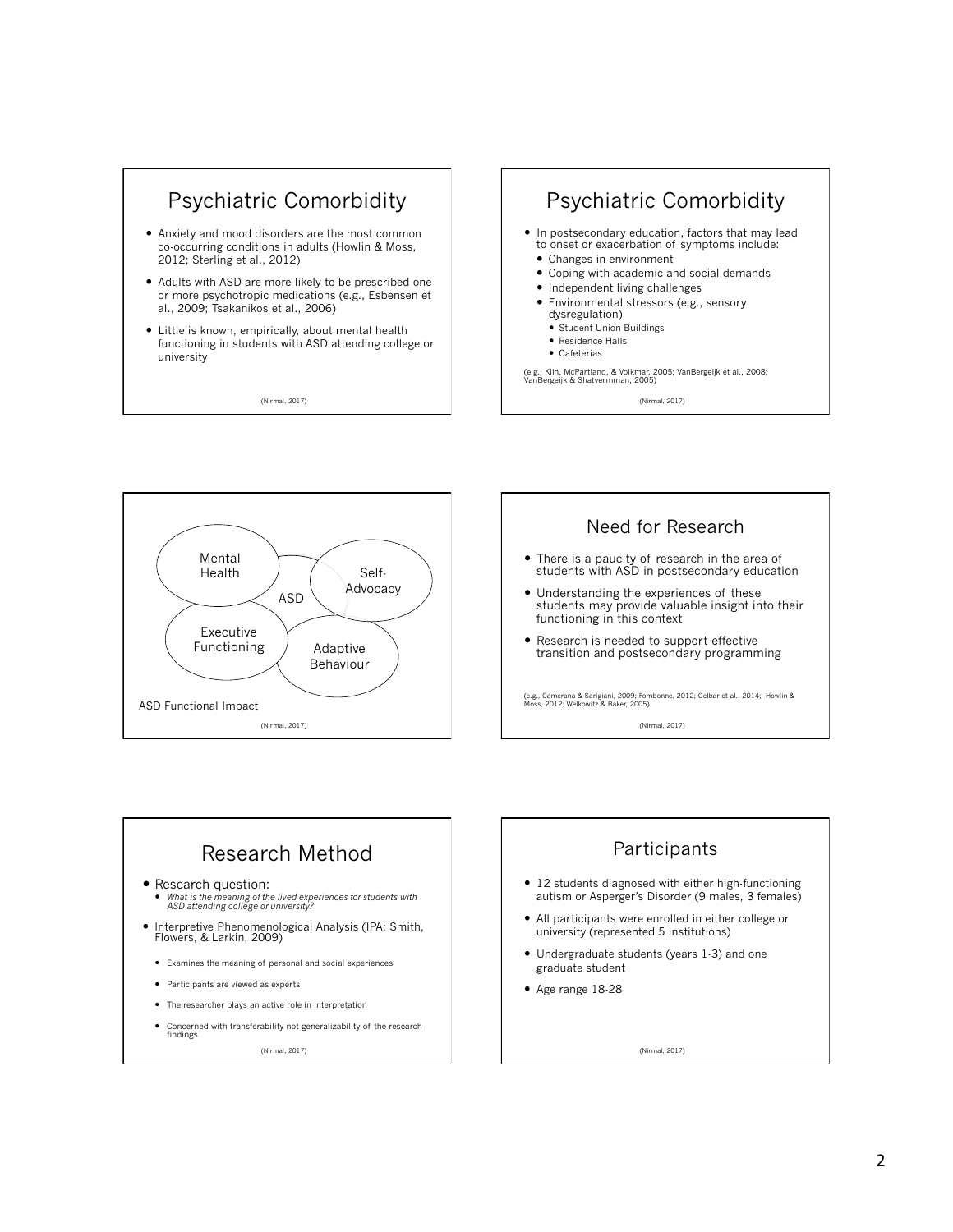

- Data Collection
	- In-depth, individual, semi-structured interviews (mean length = 75 minutes)
		- Flexible, in-depth discourse
	- Follow-up Interview (ranged from 30-45 minutes)
		- Opportunity for the participants to ask questions
		- Clarify or share additional thoughts Member-checking (a validation strategy)

(Nirmal, 2017)

### Procedures

- Smith, Flowers, & Larkin (2009) IPA Data Analysis
	- Transcripts were analyzed case-by-case, starting with the first interview
- Researcher takes an active role in interpretation
- Each analyzed transcript informed the analysis of subsequent transcripts

(Nirmal, 2017)



#### A Focus on Theme 3: Managing Autism Spectrum Disorder and Related Symptoms

- Managing ASD Symptoms
- Advantages and disadvantages of restricted interests • Sensory dysregulation
- Managing Related Symptoms
	- Academic difficulties exacerbated symptoms of depression, ADHD, OCD, and anxiety symptoms, and vice versa
	- Anxiety and depression were very common threads
	- Affected attendance and severity of symptoms

(Nirmal, 2017)

*"…Aspies, are kind of, you know, regular specialists. We tend to fixate on subjects and when we do that, we tend to excel. Because our minds are so fixed to that and we just go at it. So we're able to, if you give us a subject to work in, we tend to do really well…"* 

*"I can definitely get caught up in things like playing videogames or such because it is something that interests me more" (rather than completing his homework)*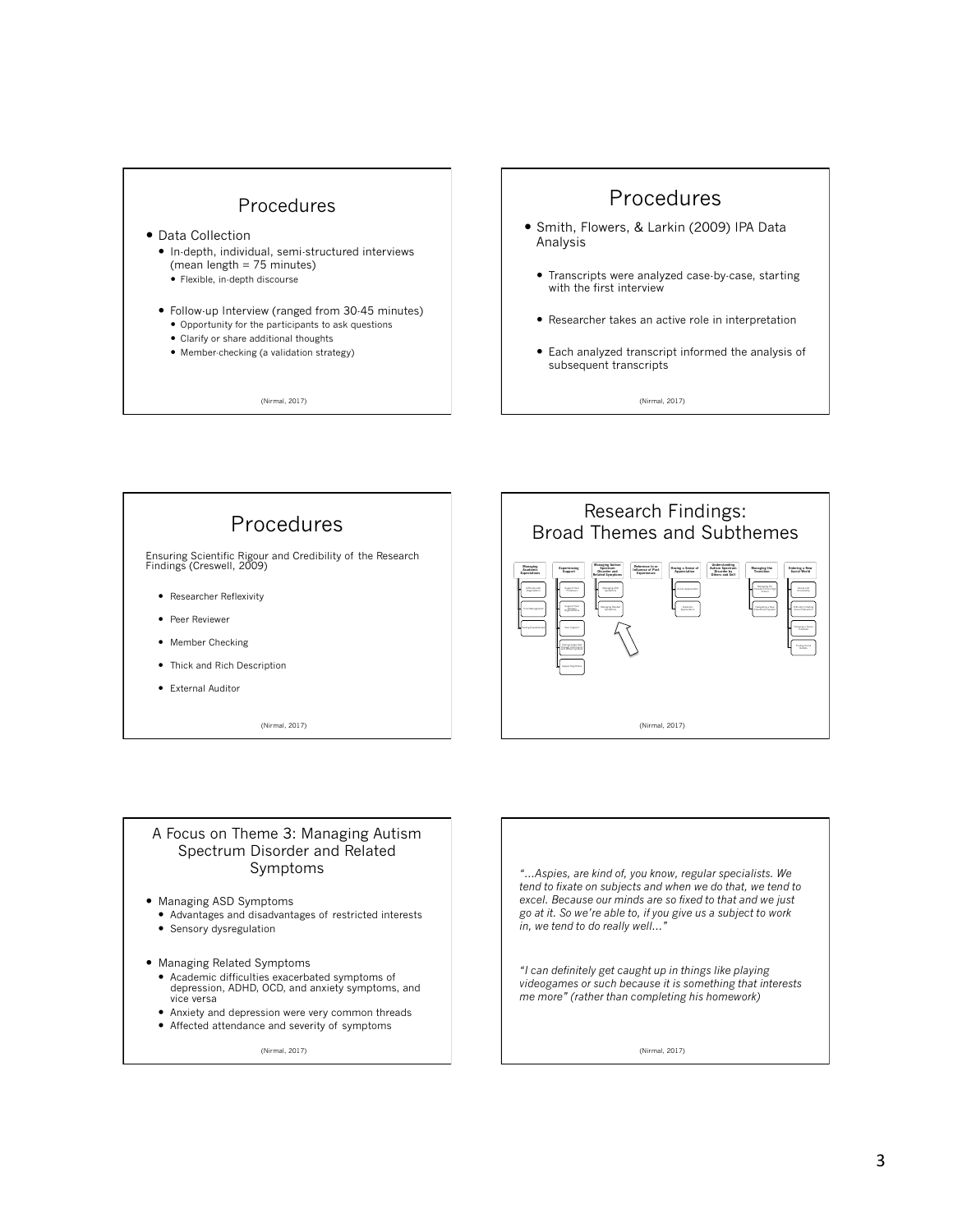*"…as an Aspie, I have a very sensitive noise, I smell things very easily and I hear things very sharply so partying may not be the best choice but that's where you meet people…"* 

"...when I smell things it's like magnified. I can trace things back to<br>their source with their smell sometimes...like people would always<br>smoke below the building floor [in dorms] and I would smell it in my<br>room and I wou

*"In a room with a hundred people, every shuffle movement I can hear, like every scratch of a pencil" -causing her to focus on the background noise rather than the lecture* 

(Nirmal, 2017)

*"I was making little gains in both academic and in personal development, and having terrible mood swings all the while. And it got to the point this year where I was going: I don't deserve to go through life hating myself and wanting to die. I don't deserve to put myself through agony in order to try and reach my goals. I don't deserve the pain I put myself through and how hard I am on myself…which is sort of why I'm taking a break [from school]."* 

(Nirmal, 2017)

*"First term I was heavily depressed…a few um people approached me and I turned them away, I gave them a stare I would normally use to defend myself against bullies…I would be very withdrawn and not try very hard and be very indulgent…like repetitive videos…I knew that I was very pointless playing video games…not caring much about my hygiene…I guess I would still take a shower every day but I'd leave things lying around…I guess my room in a way, it sort of reflected my mental state…"* 

(Nirmal, 2017)

*"…I'm very, very, very anxious, um, you know…very awake, very clenched…constantly repeating the information over and over and over again. Constantly looking at the book, just constantly re-reading lines. Um constantly re-reading lines and if I don't understand them, getting very frustrated. I will, you know, start speaking them out loud over and over again to try and encode it…"* 

*"I'm anxious about getting into the (study) groups because usually they're sort of, you know, small social groups already and I'm coming into them. And I know that my behavior can sometimes be a bit odd, so I don't want to distract from that"* 

(Nirmal, 2017)

*"…I took first year chemistry and the lab really stressed me out. Just 'cos you're doing all this accurate measurements and stuff and familiarizing yourself with the environment. That was really hard on me. Like, I'd be, I'd be stressed reading, reading over procedures for like four hours or something before a lab and really, it was just me stressing out more than anything. But in terms of anxiety, well, my brain, my brain gets, my thinking gets a little clouded. I have a tight, feel tight in the chest. And it usually happens when I'm, when I'm having a really hard time understanding a concept or I haven't completed my*  homework on time

(Nirmal, 2017)

"...chemistry, like I said, lab really stressed me out just 'cos<br>there was so much to adapt to and it kind of comes to the part<br>about me not feeling I'm meeting up to the expectations and<br>hurting myself because of that. Bu

"Um, I have insomnia and it basically comes from, in fact I'm<br>pretty sure it just ties back to the autism in the end. Because<br>when I sleep I can't shut my brain off. And I tend to ruminate<br>and dwell on everything that's ev *probably contributes to a lot of things… like my memory's not good but it would be better if I could sleep eight hours a day instead of four"*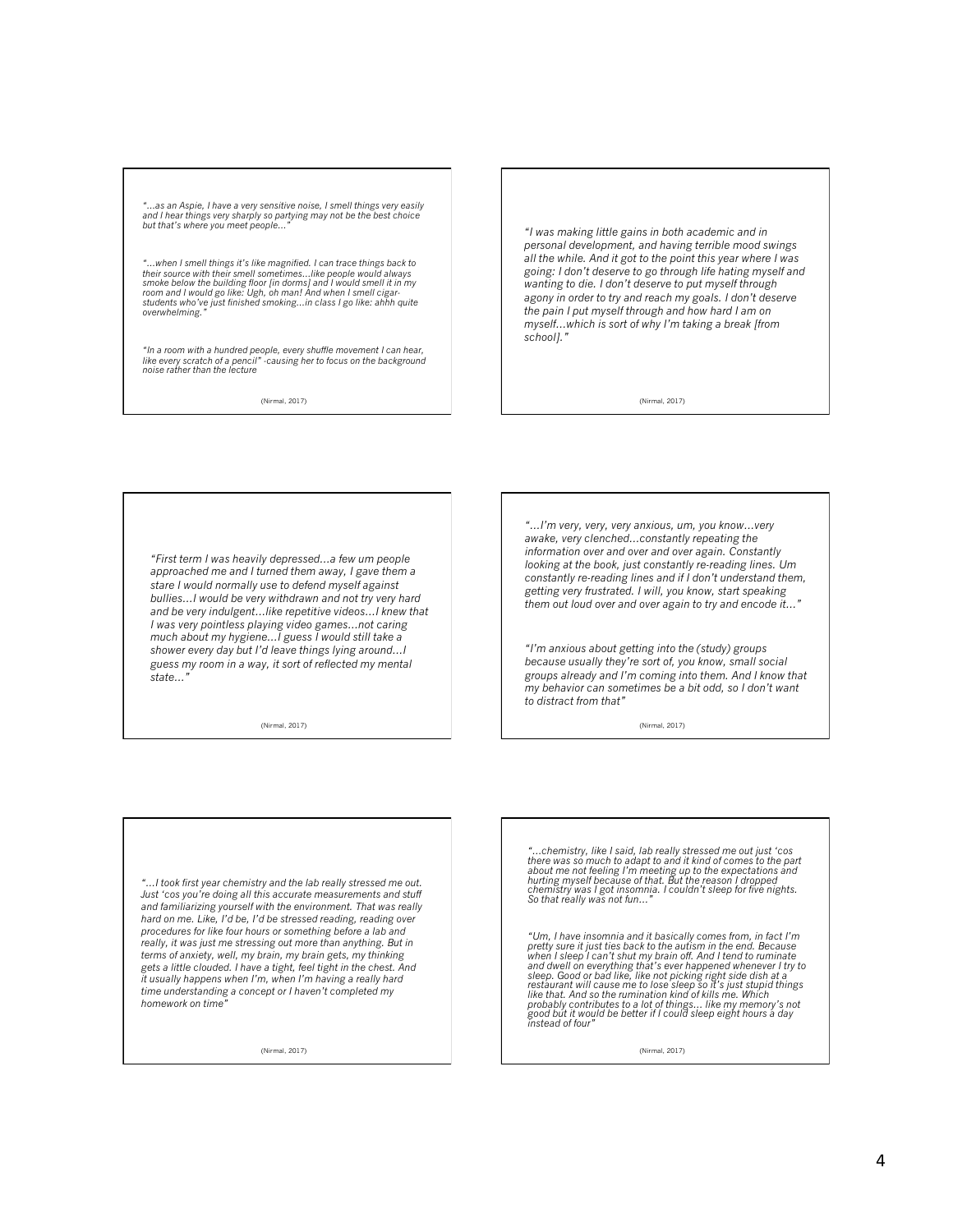

(Nirmal, 2017)

### Implications for Practice

- Understanding the co-occurrence of mental health conditions in ASD
- Minimize diagnostic overshadowing
- Knowledge and capacity building
	- Recognize signs and symptoms of mental health issues in ASD
- Training for service providers; understanding the unique treatment needs of individuals with ASD
	- School teams
	- Community mental health teams
	- College/University counseling services

(Nirmal, 2017)

### Implications for Practice

- Think contextually and ecologically to prevent or minimize mental health issues in ASD
	- Social Skills
	- Adaptive Behaviour (including work placements)
	- Executive Functioning
	- Environmental Modifications
- Intervention/Treatment Implementation *think prevention and intervention at any age*
- Collaboration with school, home, health and community professionals

(Nirmal, 2017)

### Implications for Practice

- Transition Support
	- Capacity building for community service providers and school staff
	- Self-Advocacy (e.g., IEP meetings, transition portfolios) School- and community-based transition planning- a team approach
- Postsecondary programming and support
- Disability awareness (e.g., professional workshops) Peer mentorship programs
- 
- Social skills intervention (including employment training)
- Counseling services
- Policy development and program evaluations

(Nirmal, 2017)

#### Recommendations for Future Research

- Mental health functioning of postsecondary students with ASD
- Executive functioning in college or university students with ASD
- $\bullet$  Experiences of  $4<sup>th</sup>$  year students and graduate students
- Experiences of postsecondary educators (e.g., disability advisors, counselors, professors) and community service providers

(Nirmal, 2017)

*"Thank you for doing this research because they forget about us after high school"* 

*- Zach (participant)*